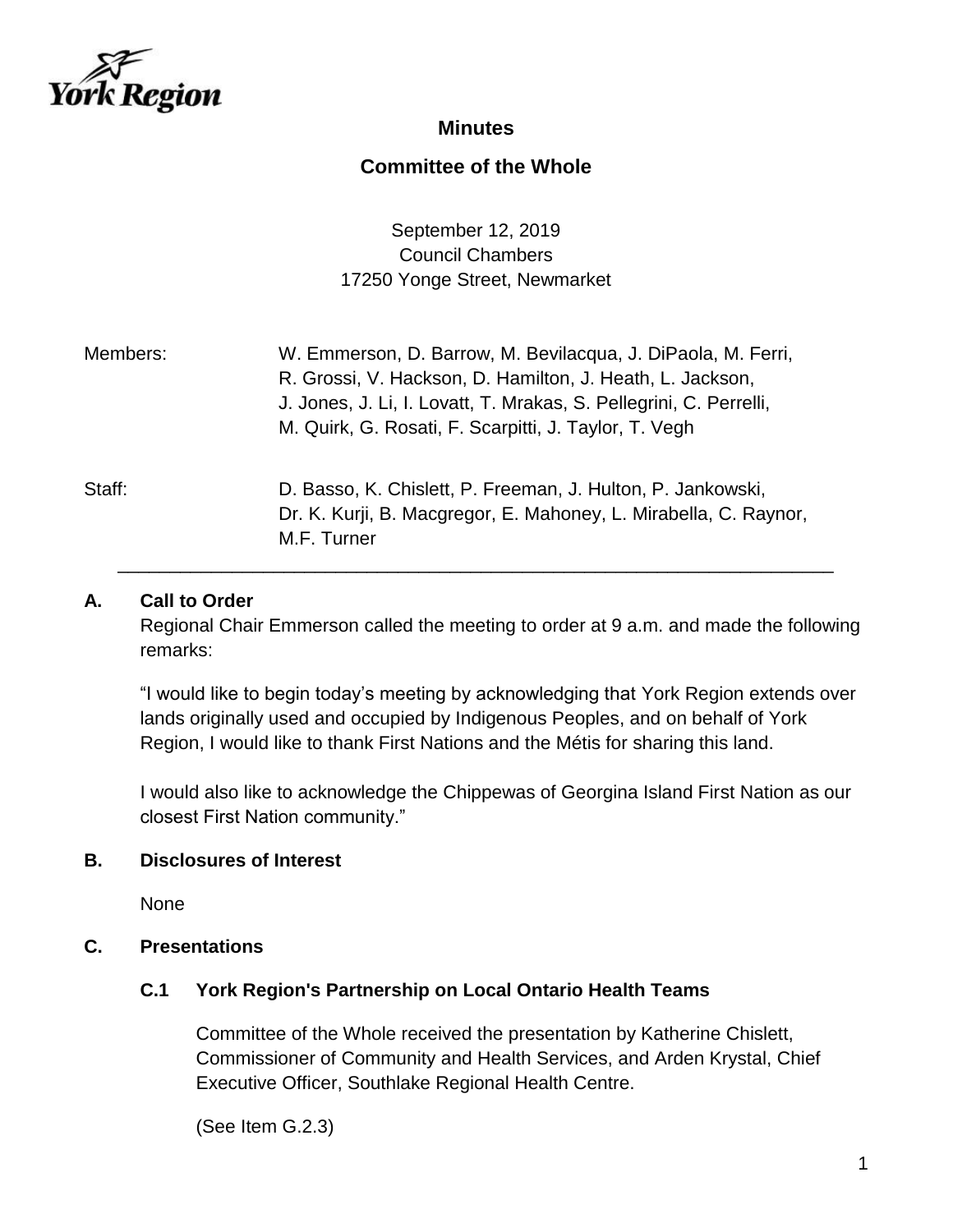### **C.2 2019 Water and Wastewater Capacity Assignment to Support Growth**

Committee of the Whole received the presentation by Erin Mahoney, Commissioner of Environmental Services.

(See Item F.2.1)

#### **D. Deputations**

### **D.1 Ontario Water Works Association (OWWA) Award Presentation**

Nick Reid, Vice President, on behalf of OWWA, presented an award to the Environmental Services Department.

### **D.2 Canadian Society for Civil Engineering (CSCE) Award Presentation**

Peter Calcetas, Vice President Ontario Region and Anatasia Makeeva, Event Manager Toronto Section, on behalf of Canadian Society for Civil Engineering, presented an award to the Environmental Services Department and Data, Analytics and Visualization Services Branch.

### **D.3 Excellence Canada Award Presentation**

Catherine Neville, Vice President, on behalf of Excellence Canada, presented a certificate to York Region Public Health Branch.

#### **D.4 Women's Support Network of York Region**

Committee of the Whole received the deputation from Jacqueline Benn-John on behalf of Women's Support Network of York Region.

## **E. Transportation Services**

#### **E.1 Communications**

## **E.1.1 South York Greenway Cycling and Pedestrian Corridor**

Committee of the Whole received the communication from Paul Jankowski, Commissioner of Transportation Services dated August 29, 2019.

#### **E.1.2 Pedestrian and Cyclist Safety Measures Update**

Committee of the Whole received the communication from Paul Jankowski, Commissioner of Transportation Services dated August 29, 2019.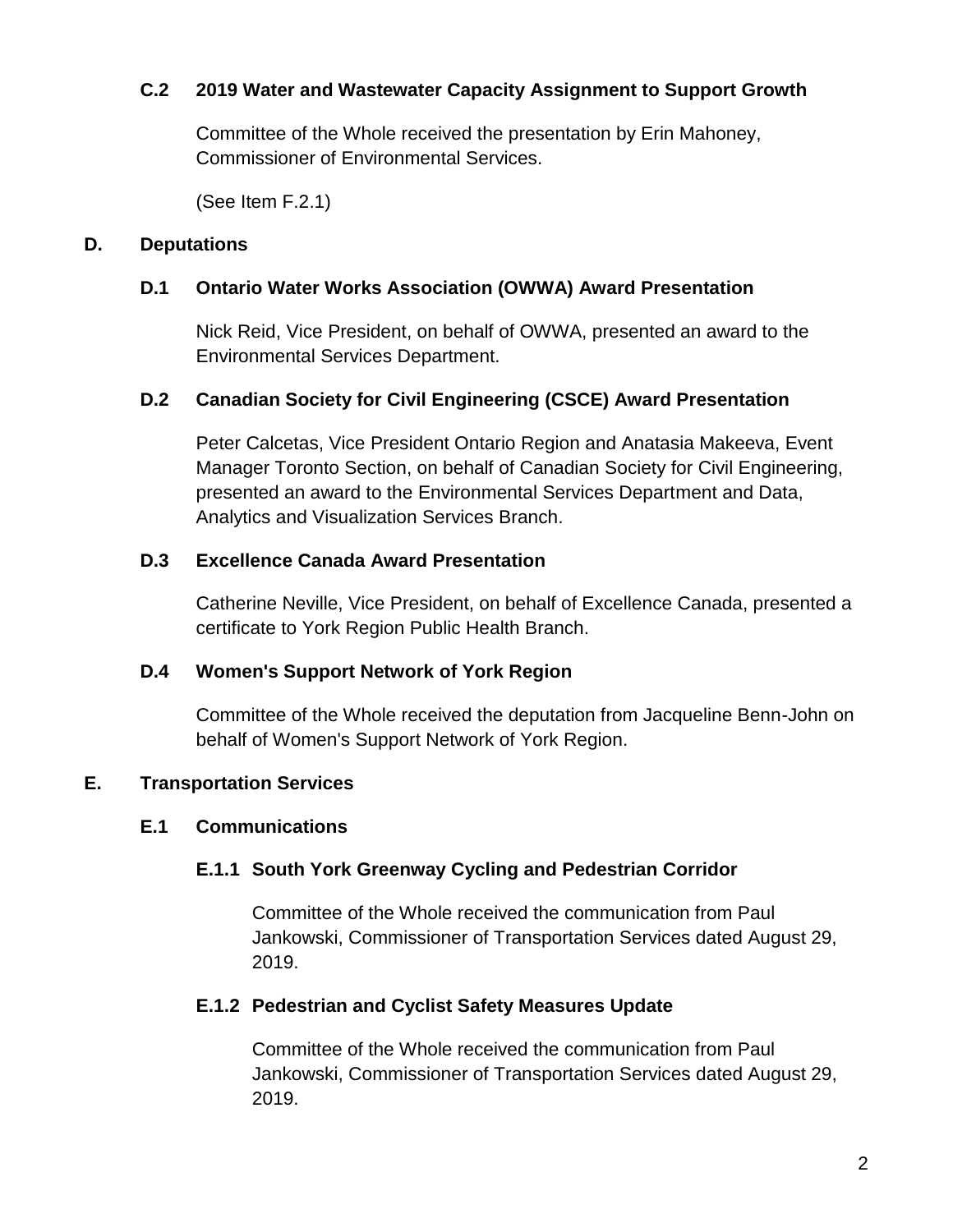## **E.1.3 York Region Transit - Toronto Transit Commission Cross-Boundary PRESTO Solution**

Committee of the Whole received the communication from Paul Jankowski, Commissioner of Transportation Services dated August 29, 2019.

### **E.1.4 Highway 400-404 Connecting Link Update**

Committee of the Whole received the communication from Paul Jankowski, Commissioner of Transportation Services dated August 29, 2019.

## **E.2 Reports**

## **E.2.1 York Region Transit Contract Strategy Update**

Committee of the Whole recommends adoption of the following recommendations in the report dated August 29, 2019 from the Commissioner of Transportation Services:

- 1. Council approve changes to York Region's 2008 Operating and Maintenance Contract Strategy, which includes:
	- a. Reduction of operating and maintenance divisions from four to two
	- b. Request for proposal weighting change from 50 technical and 50 financial points to 70 technical and 30 financial points
	- c. Restriction to operations and maintenance contractors to hold one division at a time with the exception of a short-term contract transition period
	- d. Consolidation of 20 performance measures into eight
- 2. Council approve the extension of the North Division and Southwest Division Operations and Maintenance Contracts as follows:
	- a. The North Division Contract extension with Tok Transit Limited be extended for a term of one year commencing May 1, 2020 and expiring on April 30, 2021, at cost not to exceed \$15 million.
	- b. The Southwest Division Contract extension with Transdev Services (Canada) Inc. be extended for a term of one year commencing on August 2, 2020 and expiring on August 1, 2021, at cost not to exceed \$37 million.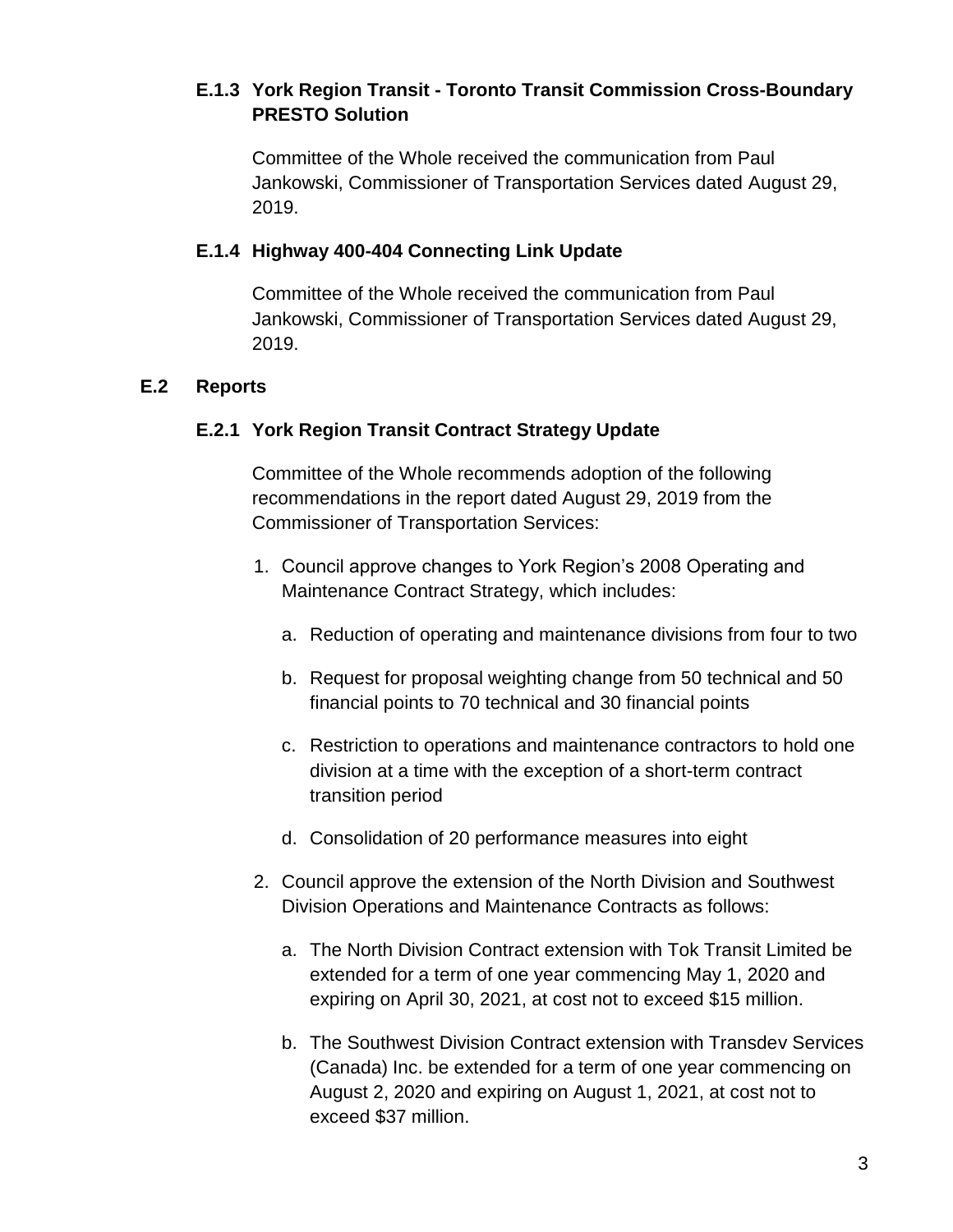3. The Commissioner of Transportation Services be authorized to exercise the renewal options for each contract.

## **E.2.2 Software Licenses, Maintenance and Contract Renewals**

Committee of the Whole recommends adoption of the following recommendations in the report dated August 28, 2019 from the Commissioner of Transportation Services:

- 1. Council authorize the extension of contracts with the current vendors listed in Private Attachment 1.
- 2. The term and the associated costs of the contracts be authorized as outlined in Private Attachment 1.
- 3. Commissioner of Transportation Services be authorized to execute the contracts with the vendors for up to five years, subject to the costs being within the annual approved budget, and satisfactory performance of services provided by the vendors.

## **F. Environmental Services**

## **F.1 Communications**

## **F.1.1 2018 Annual Solid Waste Diversion Report**

Committee of the Whole received the communication from Erin Mahoney, Commissioner of Environmental Services dated August 28, 2019.

# **F.2 Reports**

## **F.2.1 2019 Water and Wastewater Capacity Assignment to Support Growth**

Committee of the Whole recommends adoption of the following recommendations in the report dated August 29, 2019 from the Commissioner of Environmental Services, Commissioner of Corporate Services and Chief Planner:

- 1. Council authorize assignment of water and wastewater servicing capacity of 108,638 persons to local municipalities to support forecasted growth to the end of 2026
- 2. Council authorize staff to establish a reserve of 4,000 persons to support purpose-built rental housing initiatives, subject to area constraints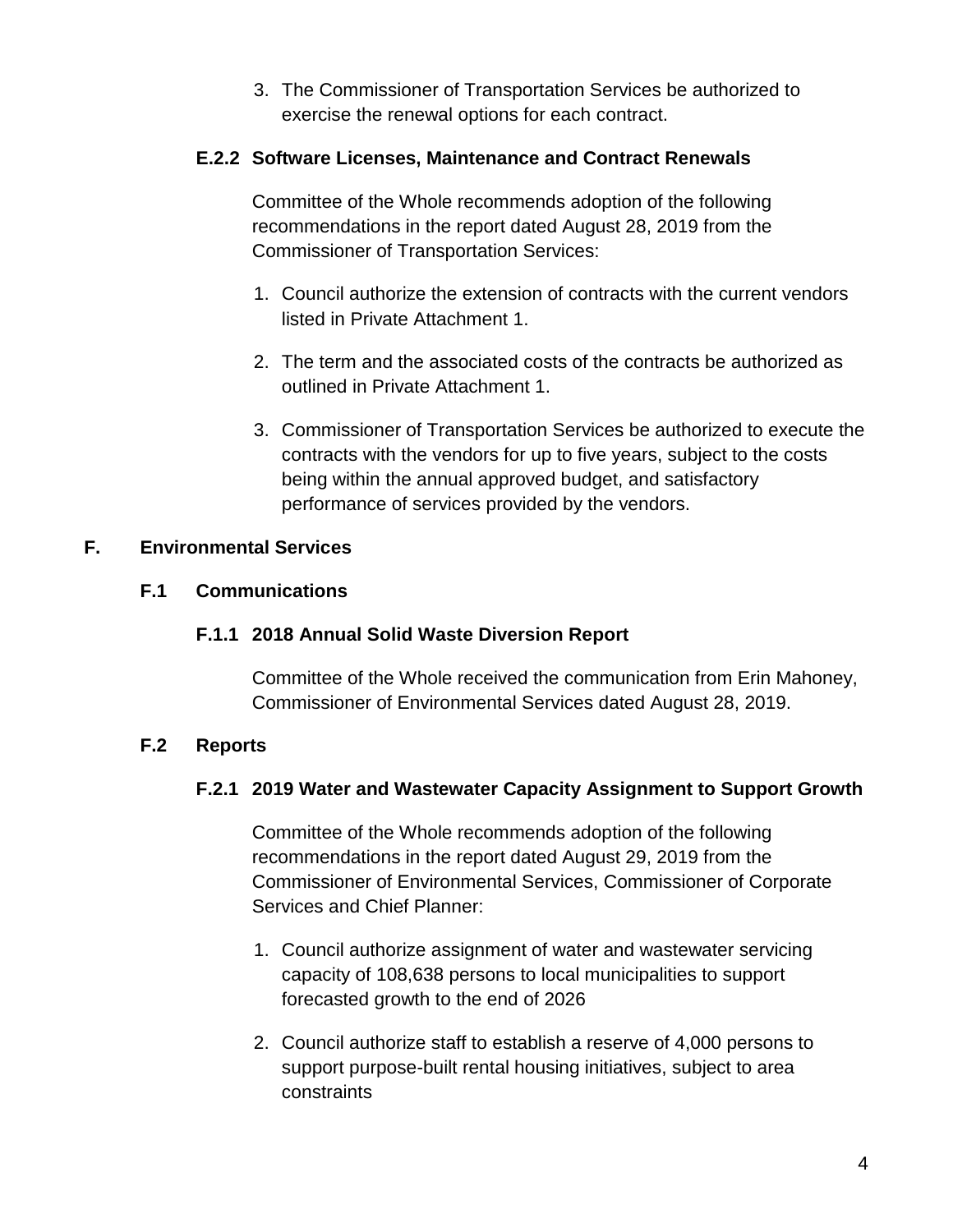- 3. To facilitate ongoing coordination and tracking of servicing capacity, local municipal partners continue to:
	- o optimize distribution of servicing through the implementation of best practices for servicing capacity management outlined in Table 1 of this report
	- o confirm details of servicing allocation on a semi-annual basis
	- o participate in the Regional Long Term Water Conservation Strategy and Inflow and Infiltration Reduction Strategy, including participation in incentive programs to obtain as a minimum 10% additional servicing capacity
- 4. The Regional Clerk circulate this report to the local municipalities.

## **G. Community and Health Services**

#### **G.1 Communications**

### **G.1.1 Social Housing Improvement Program Participation Update**

Committee of the Whole received the communication from Katherine Chislett, Commissioner of Community and Health Services dated September 12, 2019.

#### **G.1.2 City of Richmond Hill Resolution - Age-Friendly Communities**

Committee of the Whole received the communication from Stephen Huycke, Director of Legislative Services/City Clerk, City of Richmond Hill dated July 4, 2019.

#### **G.1.3 Proclamation Request - Alzheimer Society of York Region**

Committee of the Whole received the communication from Loren Freid, CEO, Alzheimer Society of York Region dated August 9, 2019 and recommends Council recognize September 21, 2019 as Dementia Friendly Day for World Alzheimer's Day.

#### **G.1.4 Proclamation Request - United Way Greater Toronto**

Committee of the Whole received the communication from Daniele Zanotti, President and CEO, United Way Greater Toronto dated August 21, 2019 and recommends Council recognize September 17, 2019 as Show Your Local Love Day.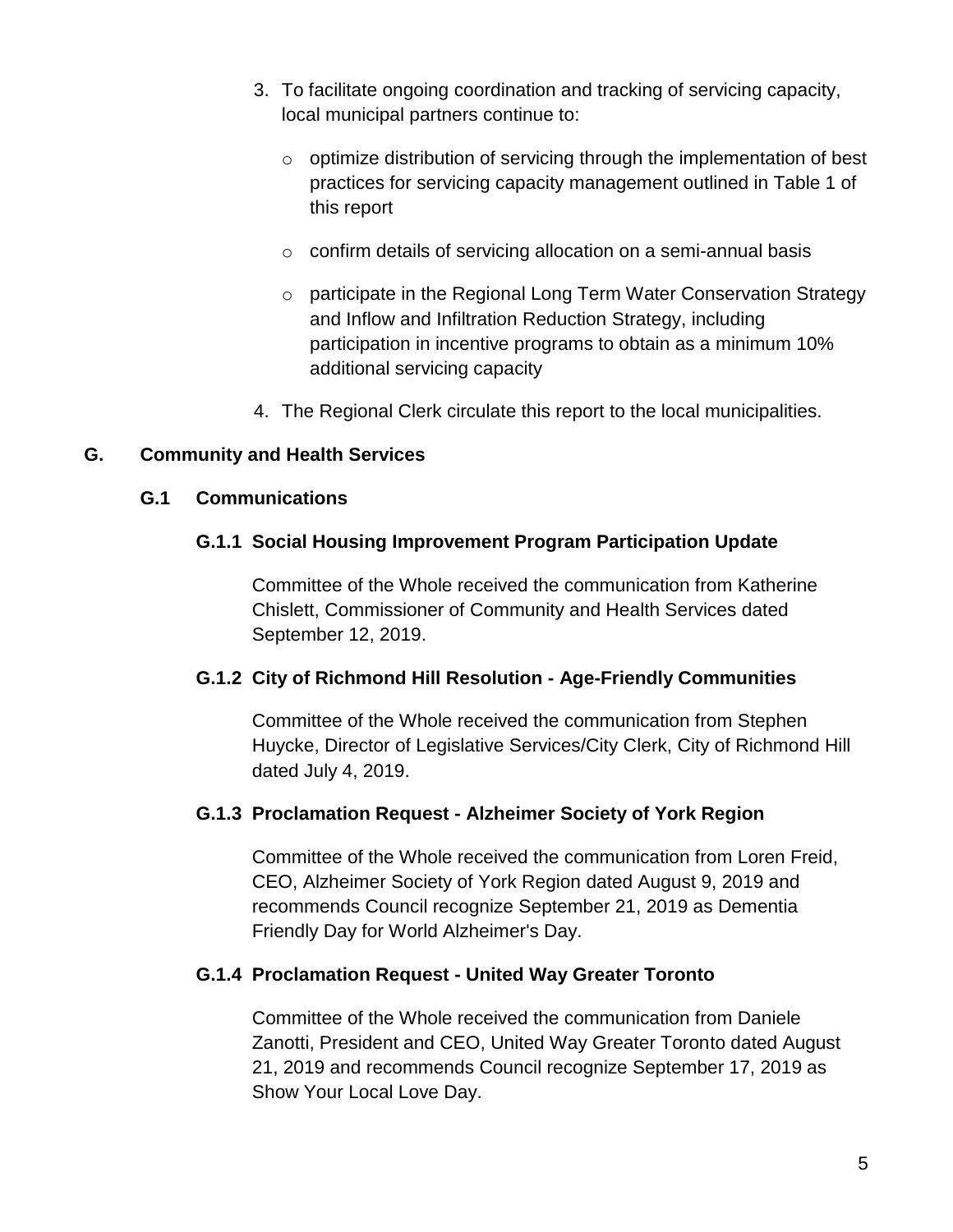## **G.2 Reports**

## **G.2.1 2018 Long-Term Care and Seniors Services Annual Performance Updates**

Committee of the Whole recommends adoption of the following recommendation in the report dated August 29, 2019 from the Commissioner of Community and Health Services:

1. Council receive this report for information, and with regard to the 2018 Long-Term Care Performance Update (Attachment 1), to ensure Council's compliance with the *Long-Term Care Homes Act, 2007.*

## **G.2.2 Submission to Provincial Government Consultation on its Planned Seniors Strategy**

Committee of the Whole recommends adoption of the following recommendation in the report dated August 29, 2019 from the Commissioner of Community and Health Services:

1. Council endorse York Region's submission to the province's Seniors Strategy Consultation provided in Attachment 1.

### **G.2.3 York Region's Partnership on Local Ontario Health Teams**

Committee of the Whole recommends adoption of the following recommendations in the report dated August 29, 2019 from the Commissioner of Community and Health Services:

- 1. Council approve York Region's participation as a partner in the full application stage for the following two Ontario Health Teams:
	- o Southlake Community Ontario Health Team
	- o Eastern York Region and North Durham Ontario Health Team
- 2. Council authorize the Commissioner of Community and Health Services to sign agreements related to York Region's participation in Ontario Health Teams as deemed appropriate in the Commissioner's discretion.
- 3. The Regional Clerk forward this report to Southlake Regional Health Centre and Markham Stouffville Hospital.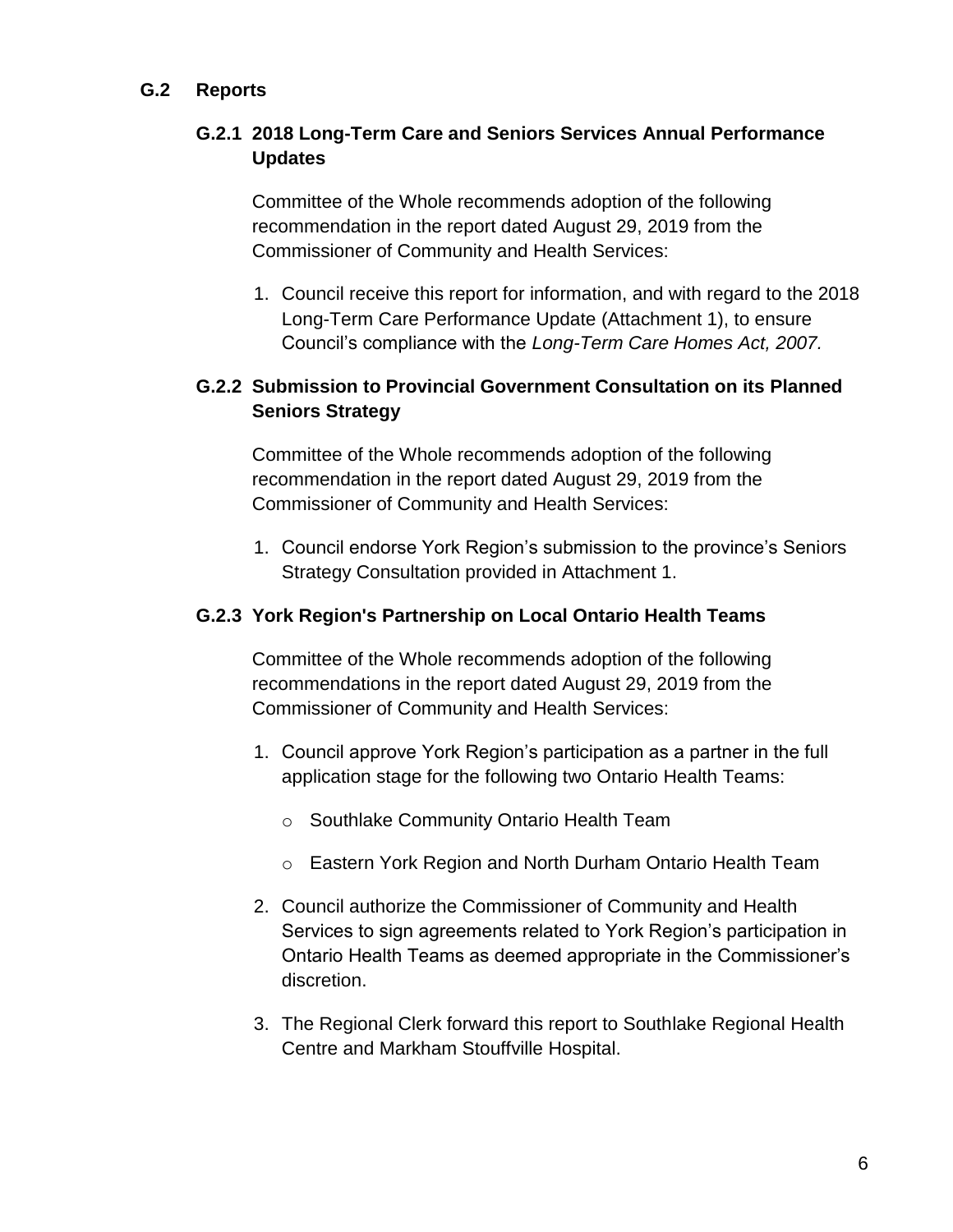## **G.2.4 York Region Accessibility Advisory Committee - June 26, 2019**

Committee of the Whole received the Minutes of the York Region Accessibility Advisory Committee dated June 26, 2019 and endorsed the following motion:

1. The Committee recommended that the York Region Accessibility Advisory Committee host a meeting, inviting the local Accessibility Advisory Committees, to discuss accessibility standards and consistent universal designs.

#### Board of Health

### **G.3 Board of Health - Communications**

## **G.3.1 Provincial Vision Screening Program**

Committee of the Whole received the communication from Dr. Karim Kurji, Medical Officer of Health dated August 29, 2019.

### **G.4 Board of Health - Reports**

### **G.4.1 York Region Public Health's Opioid Action Plan**

Committee of the Whole recommends adoption of the following recommendation in the report dated August 29, 2019 from the Medical Officer of Health:

1. The Regional Clerk share this Council Report and the Opioid Action Plan with all nine local municipalities.

## **H. Notice of Motion**

None

## **I. Other Business**

## **I.1 York Regional Police Chief Recognition**

Regional Chair Emmerson congratulated Chief Eric Jolliffe, York Regional Police, on his 40th year in policing and thanked him for his continued work in leading York Regional Police.